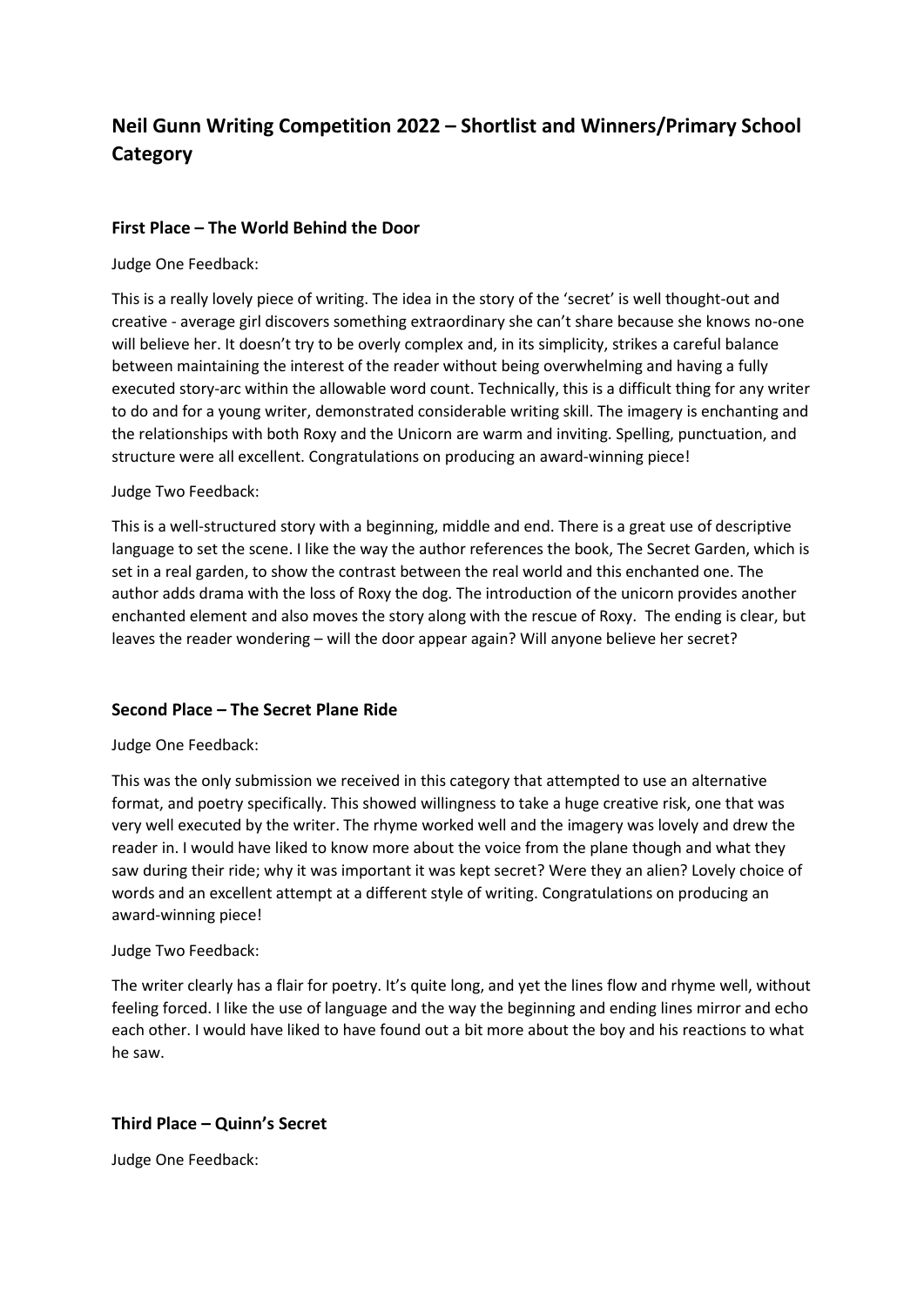Nicely written piece, well-structured and uses some lovely imagery. I really liked the concept of a 'secret' pet and can imagine the difficulty of keeping that secret! Spelling, punctuation, and word

use all very good, and I enjoyed reading about the relationship developed between Mark and Quinn and their obvious love of animals. Quinn musing about why 'blue cheese was blue' also made me smile. A lovely piece of writing. Congratulations on producing an award-winning piece!

#### Judge Two Feedback:

I liked the opening with Quinn's internal monologue as she is wandering home thinking about cheese. The descriptive writing about the sounds, sights and smells of the pet shop is very vivid and very well done. We get a good idea of what the shopkeeper is like from their short interaction. I like the dialogue between Quinn and her Mum at the end – and the twist where she lets the secret out so quickly. I found that funny!

#### **Highly Commended – Maple**

Judge One Feedback:

This piece was very well written and of a high technical standard. Spelling, punctuation and formatting was top-notch. There was a warmth about this piece and planning a surprise for a loved one that I really enjoyed. There was also a problem that needed resolution that created necessary tension in the story that was well resolved. A strong piece of work; well done!

Judge Two Feedback:

This is a well-structured story which really captures the fun, intrigue and joy of keeping an exciting secret. I liked the funny scene of lowering Maple from the window to go for a walk. I would have maybe liked a bit more description of Maple, and of Archie's reaction when he saw him, to include the reader more in the final reveal.

# **Highly Commended – The Dragon Summoner**

#### Judge One Feedback:

This piece lovingly combines elements of realistic fiction with high fantasy to a high technical standard. Spelling, punctuation, and word choice was excellent. There was lots of dramatic tension that left the reader wanting to know more about this dragon world and why Tom's Mum seemed to know something about it. A strong piece of work; well done!

Judge Two Feedback:

This is an exciting story. I like the opening paragraph which takes really sets the scene very well, bringing the focus finally onto the necklace. We don't really find out what Mum's reaction was, as she was there the second time the portal opened. Did she know what to expect? I was left with a lot of questions!

# **Commended – Humans, Warriors and Wizards**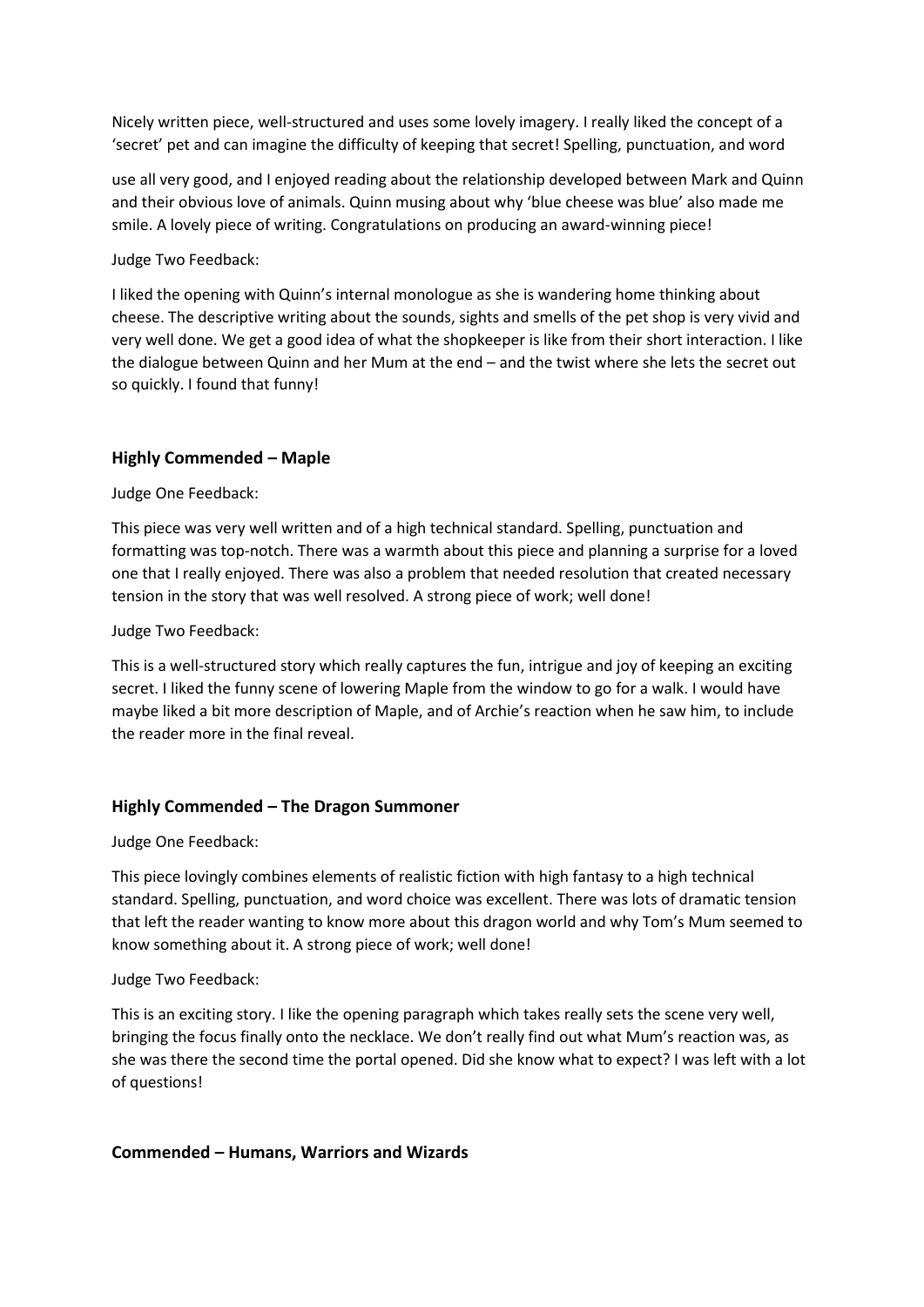#### Judge One Feedback:

This was an ambitious piece executed to a high technical standard. Spelling, punctuation and word choice was excellent. It may have benefitted from a slightly tighter dramatic structure as there was a great deal happening in such a short piece, but it is clear the author is highly imaginative and enjoys producing fantasy writing. A strong piece of work; well done!

## Judge Two Feedback:

This was a really ambitious piece of writing and the writer should be commended for attempting so much in a single page! They are clearly a lover of high-fantasy and their affection for the genre shows. It would be interesting to see this story developed into a longer story. A strong piece of work; well done!

# **Commended – The Prehistoric Predicament**

## Judge One Feedback:

This was a really fun piece; a joy to read. A dragon egg would be a difficult secret to keep, indeed! I especially enjoyed the characterisation of the protagonist and his friends and the dramatic tension created around the open ending. A strong piece of work; well done!

## Judge Two Feedback:

This is a fun story which I can see inspiring a movie about a gang of friends getting up to adventures! It goes along at a fast pace, and leaves us guessing at the end. I felt the first section wasn't as relevant to the story and that it would have been fun to explore the friends' characters a bit more.

# **Commended - Matt's Secret**

#### Judge One Feedback:

The writer clearly enjoys videogames and brings the excitement they feel around gaming into a creative and well- crafted story in such a small amount of carefully chosen words. I was proud of Matt for facing and overcoming something that was always difficult for him before. A strong piece of work; well done!

#### Judge Two Feedback:

This is quite a simple story but the writer has given us a different perspective on gaming within a short few paragraphs. I would have liked the writer to have spent a bit more time describing what the world inside the game was like.

# **Entry of Merit - The Half Birds**

#### Judge One Feedback:

I really enjoyed the way the writer developed the idea of the story; both the reunion with Brodie's long-lost twin and the concept of the half-birds. It would be fantastic to see this story developed further and to find out what happened to the hunters! A strong piece of work; well done!